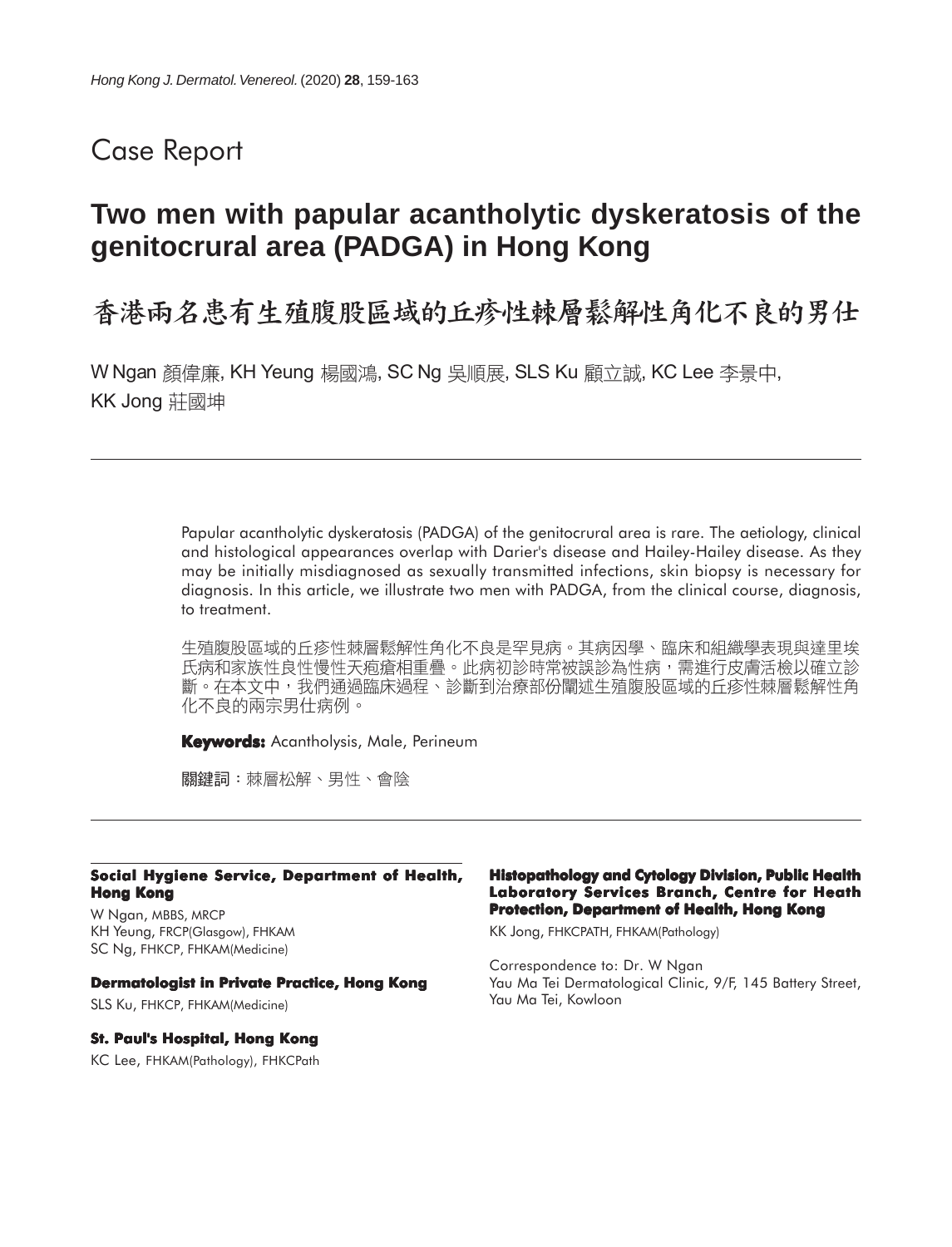## **Introduction**

Papular acantholytic dyskeratosis of the genitocrural area (PADGA) was first reported in 1977 in a female.<sup>1</sup> Since then, many cases have been reported and predominantly in females. No cases have been reported in Hong Kong so far. Herein, we report two cases of PADGA and to the best of our knowledge, these are the first reported cases of this entity in Hong Kong.

### **Case report Case**

### *Patient 1*

A 54-year-old man with good past health presented with a three-year history of a mildly itchy rash over his perianal area. He had no bowel symptoms, and was a social alcoholic drinker and smoker. On examination, an erythematous erosive indurated plaque was noted in the perianal area extending to gluteal cleft (Figure 1). The differential diagnoses included perianal streptococcal dermatitis, condyloma acuminata or lata, squamous cell carcinoma, extramammary Paget's disease, Hailey-Hailey disease and pemphigus vegetans.

A skin biopsy was performed which showed hyperkeratosis, parakeratosis and acanthosis in the epidermis together with mild superficial perivascular

lymphocytic infiltration. There were mild acantholytic changes with various degrees of dehiscence of the keratinocytes (Figure 2a). In addition, there were relatively broad zones of dyskeratosis as evidenced by the presence of brightly eosinophilic cytoplasm, corps ronds and grains (Figure 2b). He was treated topical steroids with poor response. He defaulted subsequent follow-up.



**Figure 1.** Macerated eroded erythematous plaque over gluteal cleft of Patient 1.



**Figure 2.** (a) Hyperkeratosis, parakeratosis, acanthosis and with mild acantholytic change. The acantholytic change is more prominent in the right field. (H&E stain, marker 80 micron). (b) Broad zone of dyskeratosis with corps ronds (red arrows) and grains (blue arrow). (H&E stain, marker 40 micron).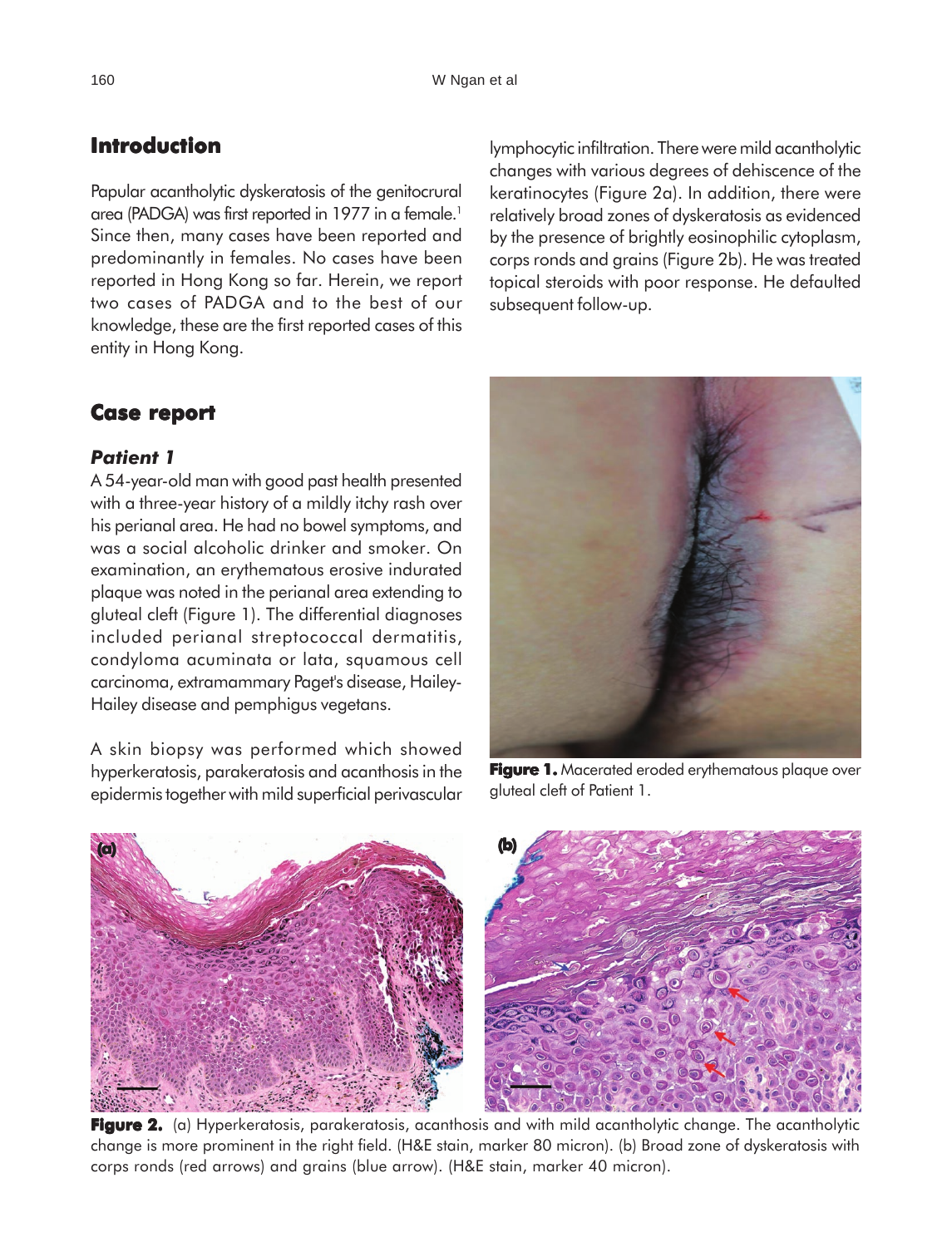### *Patient 2*

A 67-year-old man presented with a few months history of asymptomatic papules in the left groin. He did not have other skin or nail abnormality. There was no family history of skin disease and no sexual activity for more than 10 years. For his past health, he had type 2 diabetes mellitus, hypertension, endstage renal failure, and history of diclofenacinduced Stevens Johnson syndrome.

On examination, monomorphic eroded white papules were seen on his left groin (Figure 3). The right groin and perianal area were not involved. Differential diagnosis included segmental Darier's disease, Hailey-Hailey disease, epidermal naevus, seborrheic keratoses, genital warts, and herpes genitalis. He declined blood testing for HIV, syphilis, and lesion swab for herpes simplex. Gross examination of the skin biopsy revealed papules of around 4 mm in size. On histological examination, there were several foci of acantholytic dyskeratosis. Hyperkeratosis, parakeratosis, intraepidermal acantholysis (Figure 4a) and tiers of dyskeratosis and corp ronds (Figure 4b) were present. Although 1% hydrocortisone cream was given, compliance was poor as the condition was asymptomatic.



**Figure 3. Figure 3.** Monomorphic eroded white papules over left groin of Patient 2.



**Figure 4.** (a) Intraepidermal acantholysis with tiers of dyskeratosis. H&E, magnification x200. (b) Corps ronds (arrows) as shown. H&E, magnification x400.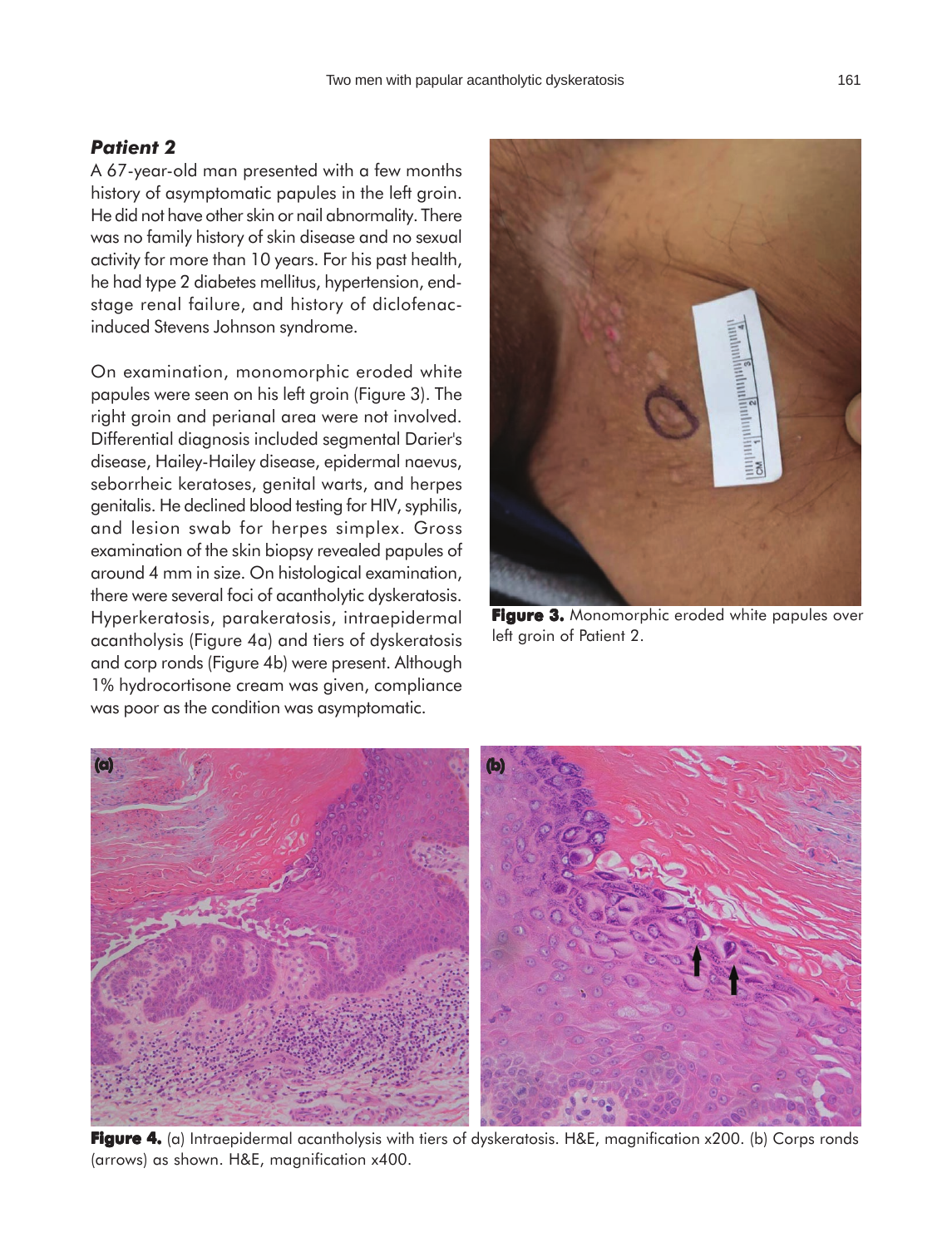## **Discussion**

PADGA is a recently described entity, not often found in dermatology textbooks. There have been less than 20 reports in male patients with PADGA in the literature so far, some of which are listed in Table 1.

The aetiology of PADGA is not well understood, although somatic mosaicism of ATP2A2, ATP2C1 mutations in the lesional skin may be responsible.<sup>6,7</sup> The diagnosis is not often suspected initially but should always be borne in mind. Patients may complain of some white coloured papules in the genitalia, groin, or perianal area which may be

| <b>Study</b>                           | <b>Case</b>    | <b>Sex</b> | Age | <b>Sites</b>                                     | Clinical<br>appearance                                     | <b>Histology /</b><br><b>Genetic testing</b>                                                                                                                        | <b>Outcomes</b>                                                                                                                     |
|----------------------------------------|----------------|------------|-----|--------------------------------------------------|------------------------------------------------------------|---------------------------------------------------------------------------------------------------------------------------------------------------------------------|-------------------------------------------------------------------------------------------------------------------------------------|
| Frances et<br>al, 1984 <sup>2</sup>    | 1              | M          |     | Genitalia                                        |                                                            | Epithelial hyperplasia,<br>dyskeratosis                                                                                                                             | Responded: Etretinate,<br>topical 5-fluorouracil                                                                                    |
|                                        | $\overline{2}$ | M          |     | Genitalia                                        |                                                            |                                                                                                                                                                     | Failed: surgical excision                                                                                                           |
| Verma, 2013 <sup>3</sup>               | $\sqrt{3}$     | M          | 26  | Perianal/<br>perineal                            | Grayish white<br>confluent<br>papules with<br>eroded areas | Hyperkeratosis,<br>acantholytic<br>dyskeratosis,<br>suprabasal cleft<br>formation                                                                                   | Responded: 0.1%<br>tacrolimus ointment<br>Failed: potent topical<br>steroid, oral<br>antihistamines.                                |
| Al-Muriesh<br>et al, 2016 <sup>4</sup> | 4              | M          | 9   | Perianal                                         | White plaque                                               | Hyperkeratosis,<br>suprabasal acantholysis,<br>dyskeratosis                                                                                                         |                                                                                                                                     |
|                                        | 5              | M          | 34  | Perianal,<br>perineum                            | Small grayish,<br>skin-colored<br>papules and<br>plaques   | Hyperkeratosis,<br>acantholysis,<br>epidermal clefting,<br>dyskeratotic cells                                                                                       |                                                                                                                                     |
|                                        | 6              | M          | 52  | Scrotum,<br>inner thigh                          | Whitish plaques<br>with crusts and<br>erosions             |                                                                                                                                                                     | Symptomatic response but<br>lesions persisted:<br>mometasone furoate<br>cream, zinc oxide paste,<br>oral desloratadine<br>8.8 mg qd |
|                                        | $\overline{7}$ | M          | 47  | Perineal,<br>scrotal and<br>inner thigh<br>areas | Dark-brown,<br>skin-coluored<br>papules and<br>plaque      | Hyperkeratosis and<br>parakeratosis,<br>acanthosis<br>with a suprabasal<br>cleft, acantholytic<br>and dyskeratosis                                                  | Symptomatic response<br>but lesions persisted:<br>oral antihistamine and<br>topical mometasone<br>furoate cream                     |
| Lee et al,<br>20175                    | 8              | M          | 49  | <b>Bilateral</b><br>inguinal<br>areas            | Pruritic<br>papular<br>eruption                            | Hyperkeratosis,<br>acanthosis,<br>suprabasal cleft with<br>villi, numerous<br>typical acantholytic<br>dyskeratotic cells in the<br>stratum corneum and<br>spinosum. | Failed response:<br>0.1% topical<br>mometasone furoate,<br>systemic steroid,<br>acitretin                                           |

**Table 1.** Clinical and histopathological features of reported male cases